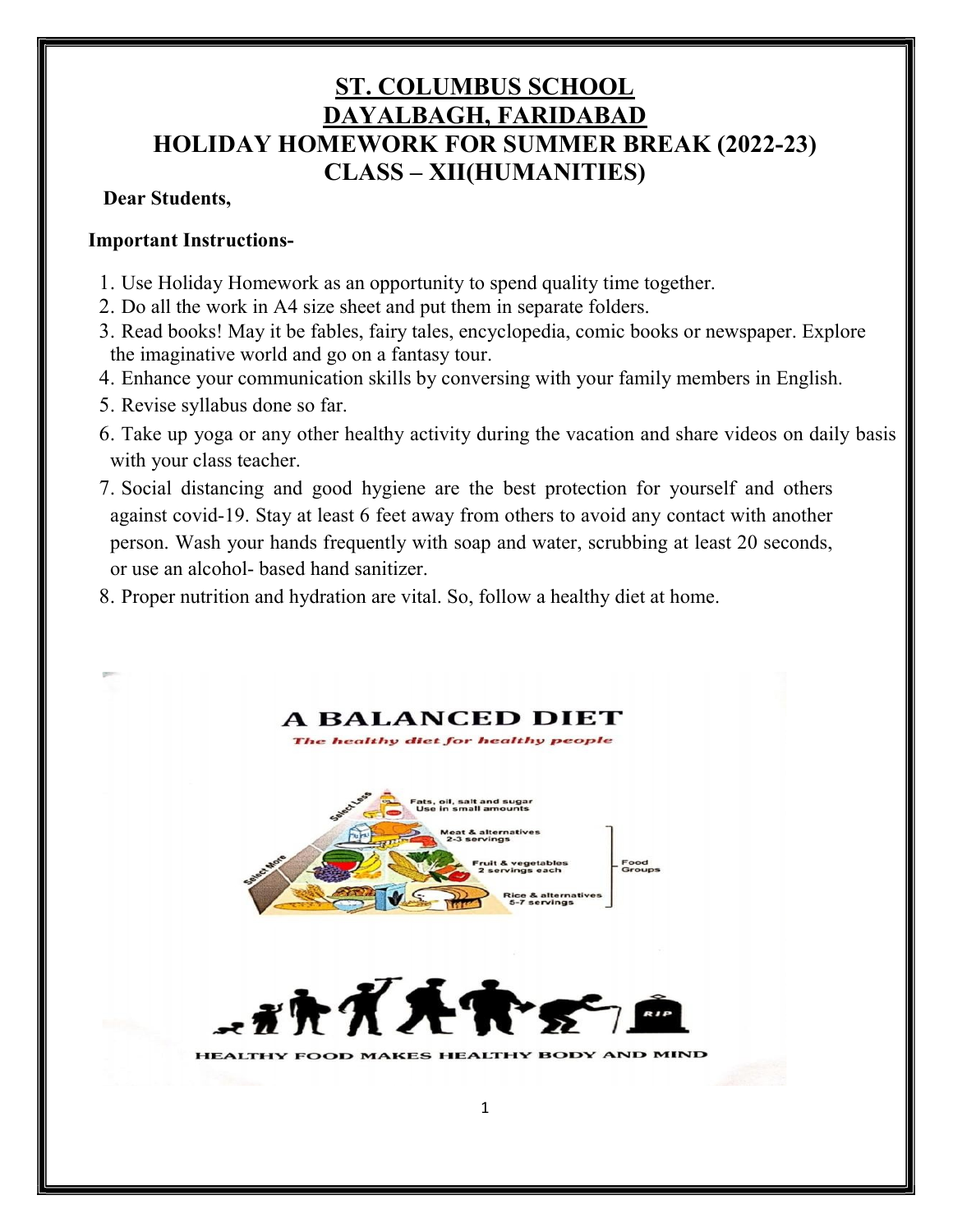# ENGLISH

Based on the detailed study and observation of various events from the prescribed chapters and the poem, you need to perform the given activities:

- 1. How important, do you consider, is one's mother tongue? How it helps us to unite? Was that our mother tongue that united us during the British rule? (The Last Lesson)
- 2. Interact with THREE different child labourers and jot down the kind of life they lead, challenges they suffer, their living conditions, employment, justice and help extended by system, etc and how they feel crushed and cursed in their surroundings. ONE of the THREE must be in conversational format and rest be in Report. (Lost Spring)
- 3. Jot down the various phobia(s) you hold untold and explain in detailed what efforts you have made to conquer the same. How did the aversion begin? Who and how he/she helped to overcome? When did you realize you became free from fear? Mention your logical strategy. (Deep Water)
- 4. Plan an interaction with one of the old member (above 60) in your family or neighborhood and note down what they intend to enjoy at their old age. Do mentions the personal details also. What kind of social, mental and personal challenges they face and how bravely they tackle and overcome them? (My Mother at Sixty Six)

Note : Do revise the chapters and the poem effectively before writing. The activity must be a genuine one and self explored and within 250 words each.

# **HISTORY**

- 1. Do the map work of lesson 1 to 6 and paste them in your note book.
- 2. Visit National Museum or some historical place and collect photograph and information about

your project.Paste the same photograph with relevant information in your project files.

# GUIDELINES FOR THE PROJECT

- a. Project to be done on A-4 size sheet
- b. Project should be hand written for 15 pages
- c. On the first page student Performa to be given- Name, Class, Roll no., Name of the school, year of submission and topic.
- d. Acknowledgement
- e. Content or Index
- f. At the last Bibliography or references
- g. Newspaper cuttings ,maps , diagram , illustrations are must
- h. Project should be strictly based on India
- i. Use your Disaster Management book for reference

### POLITICAL SCIENCE

### Attempt any one out of these three activities and prepare a report on the same.

1.Consult the political representative (MP, MLA, Municipal corporations) of your area and understand the various developmental activities initiated under him or her. 2.Visit the Central Vista site and understand the work of the union government.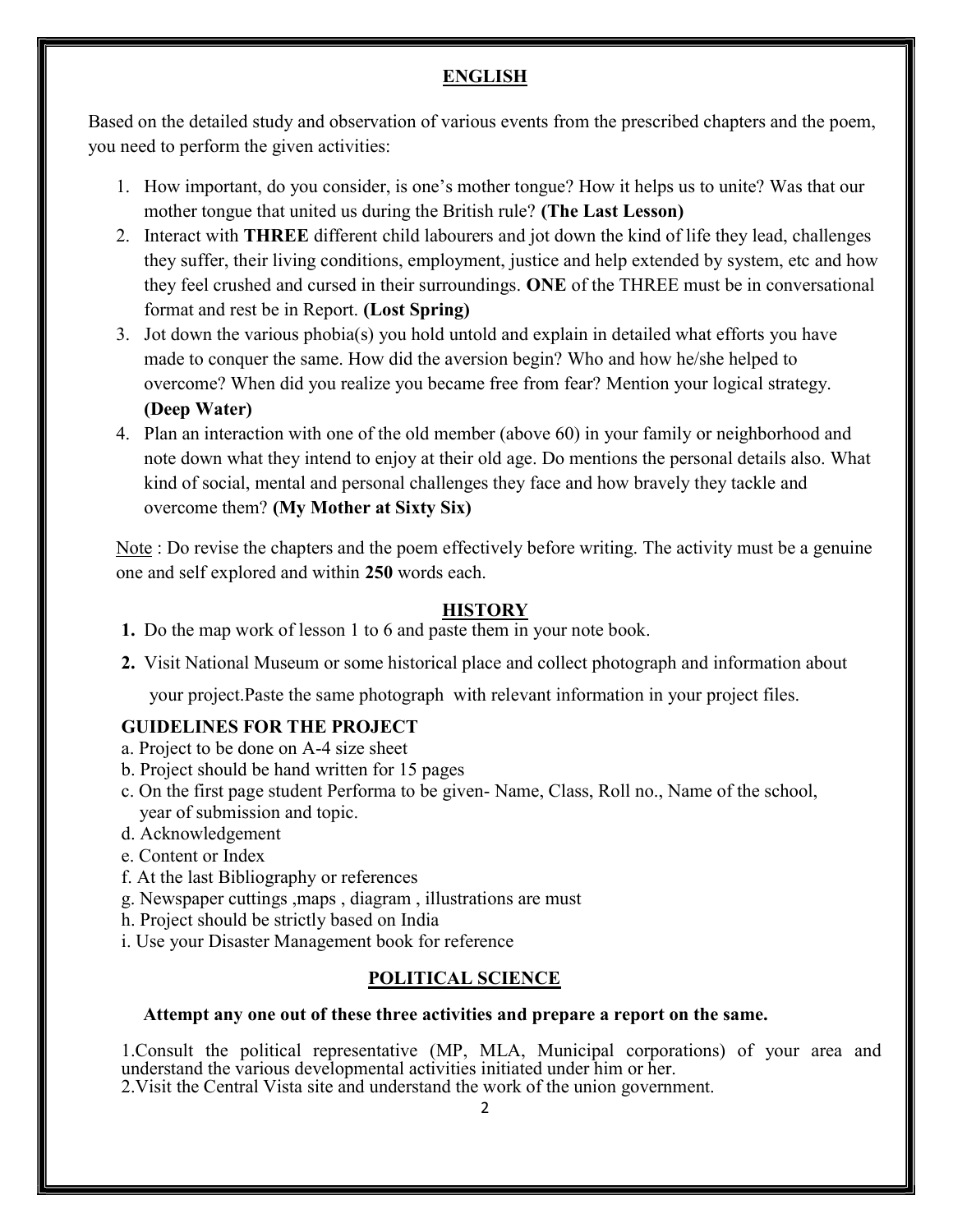3.Do a survey in your district to assess the Swachh Bharat Abhiyan project of the central government.

# ECONOMICS

- 1. Prepare a practical file on the topic allotted in class. Present the data on the related topic with the help of colourful pictures, graphs and flowcharts.
- 2. Collect some information on "Effect of Covid 19 on Indian Economy" and present it in the form of PPT.

# INFORMATION TECHNOLOGY

- 1. Prepare your Programming File containing 20 questions from Java Net Beans and 15 Queries from SQL.
- 2. Prepare the synopsis of your Project.

# PHYSICAL EDUCATION

Make a First Aid Box with a Red Cross on it having the following First Aid Tools –

- Boroline or Boroplus
- Soframycin
- Dettol or Savlon
- Neosporin
- Crocin
- Bandage
- Cotton
- Band-Aid Strips.

# SUBJECT – HINDI

# \*निम्नलिखित प्रश्नों के उत्तर दीजिए :

1. आपने 12वीं कक्षा की पढ़ाई के साथ-साथ सायंकाल के समय कंप्यूटर की ट्रेनिंग में भी दक्षता प्राप्त कर ली . आपके विद्यालय में प्राइमरी कक्षाओं के लिए कंप्यूटर शिक्षक के दो स्थान खाली हैं . अपना स्ववृत लिखते हुए विद्यालय की प्रधानाचार्या को आवेदन पत्र लिखिए .

2. पेट्रोल के मूल्यों में हो रही वृद्धि के बावजूद कारों की संख्या बढ़ती जा रही है . इस स्थिति का कारण स्पष्ट करते हुए राज्य के परिवहन मंत्री को एक पत्र लिखिए .

3. डेंगू और मलेरिया के बढते प्रकोप को देखते हुए चिकित्सालयों में पर्याप्त सुविधाओं की ओर ध्यान आकर्षित करने के लिए राज्य के स्वास्थ्य मंत्री को पत्र लिखिए .

4. किसी समाचार पत्र के संपादक के नाम पत्र लिखिए जिसमें समाज में बढ़ते अपराधों की ओर ध्यान आकर्षित किया गया हो ।

5. सिद्ध कीजिए कि जनसंचार माध्यम जनता को जागरूक बनाने में अहम भूमिका निभा सकते हैं ?

6. मुद्रित माध्यम से आप क्या समझते हैं ?

7. प्रिंट मीडिया की विशेषताएँ स्पष्ट करते हुए बताइए कि वह इलेक्ट्रॉनिक माध्यम की अपेक्षा कम लोकप्रिय क्यों है ?

8. स्टिंग ऑपरेशन क्या है ?

9. उल्टापिरामिड शैली को यह नाम क्यों दिया जाता है ?

10. इंटरनेट माध्यम के लाभ बताइए.